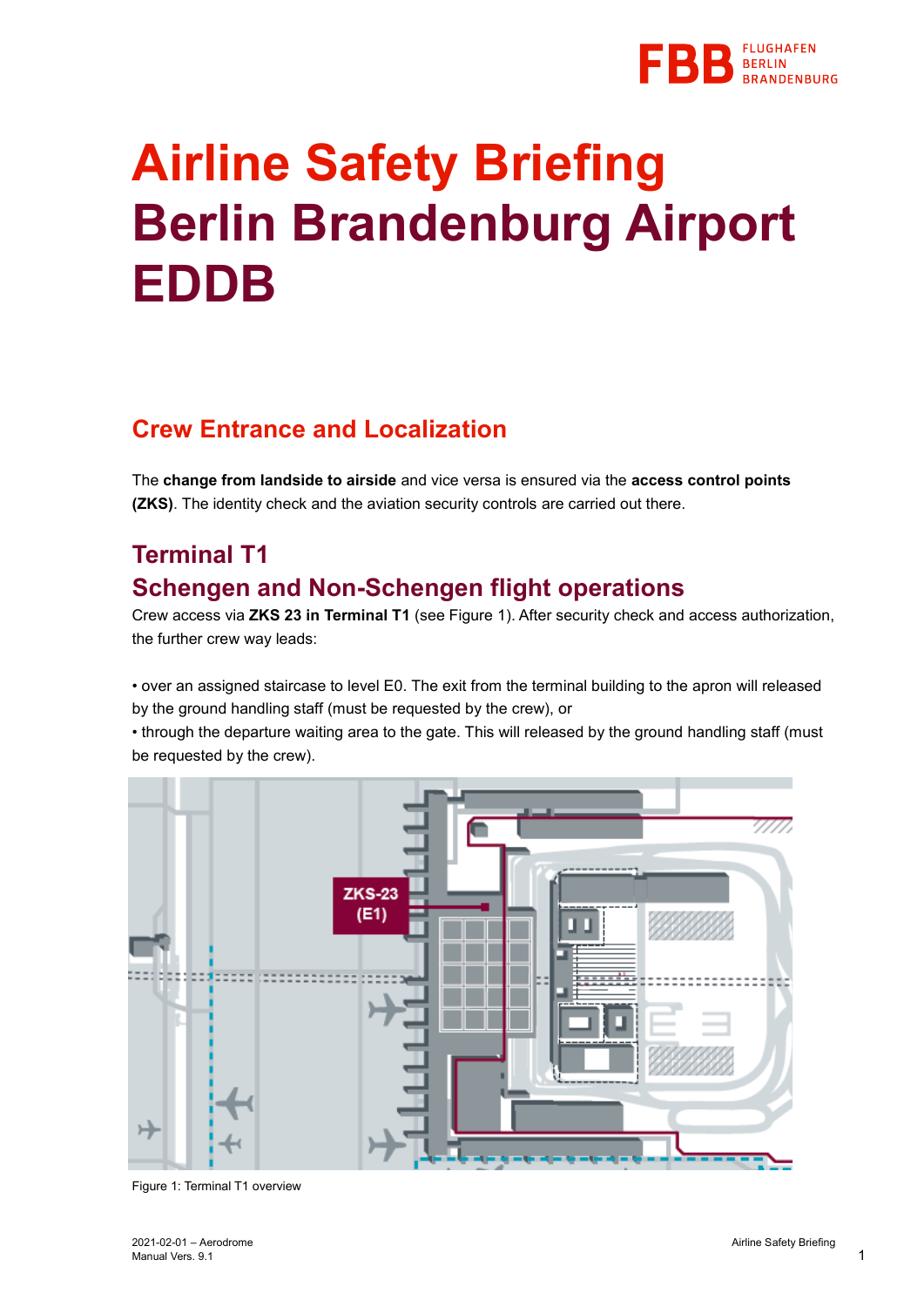

# **Terminal T5 (Currently not in use) Non-Schengen flight operations**

Via access control point 1 (ZKS 1, see figure 1), you can change to the air or landside independently of **Schengen or non-Schengen traffic**. The border control counter for passport control is close to access control point 1 (inner courtyard) on the airside.

# **Schengen flight operations**

If you **operate only in the Schengen area**, you can also use access control point 5 on the eastern edge of Terminal M (Departure).

#### **Chart**

Figure 2 shows the **locations** of the access control points 1 and 5 of Terminal T5.



Figure 2: Terminal T5 overview

#### **Crew Bus Location Terminal T5**

The crew bus station is located near **aircraft stand 62 on the inside of a bus-turning loop**. The fastest way to reach this location from landside is **via access control point 1 in Terminal T5.**.

#### **Turn by turn directions:**

- 1. Move forward across the inner courtyard and move through two glass doors. Be sure that the second door is **closed and locked after entering the airside**. **Aircraft stand 55** is in front of you.
- 2. Go left and follow the **blue pedestrian way** until you reach the end of the left sided building. The crew bus is located on the left side.

If **restrictions occurred through barrier tapes**, then use one of the cross walks and the blue pedestrian way on the other side of the street.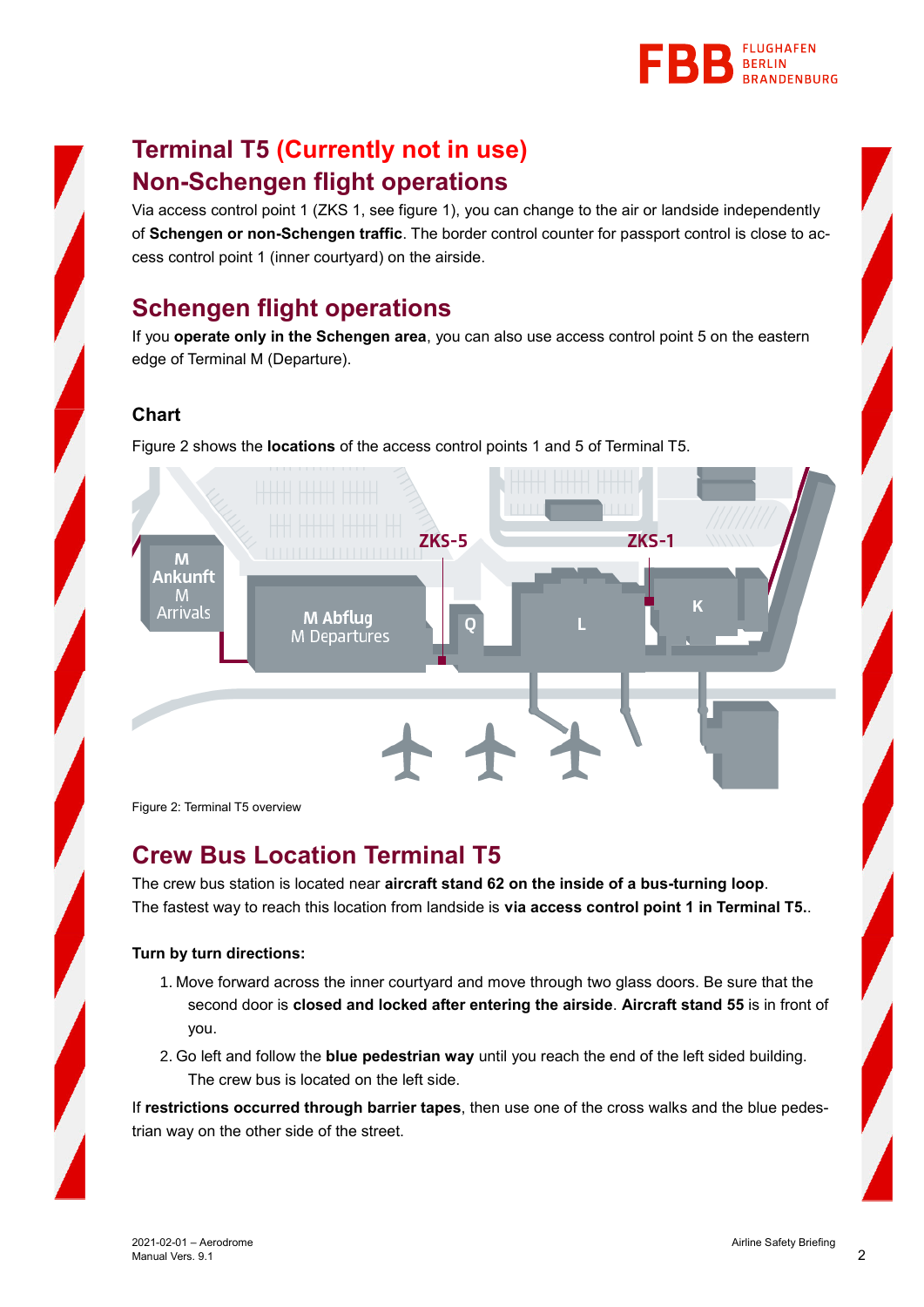



Figure 3 shows the paths from access control point 1 to the crew bus station.

Figure 3: Pedestrian way between access control point I and crew bus location

#### **Arrival and leaving the air side**

Incoming aircraft crews leave the airside:

- on foot via the arrivals areas in Terminals 1 and 2,
- on foot via the access control points in Terminal 5 or
- by shuttle via one of the access control points outside the airport.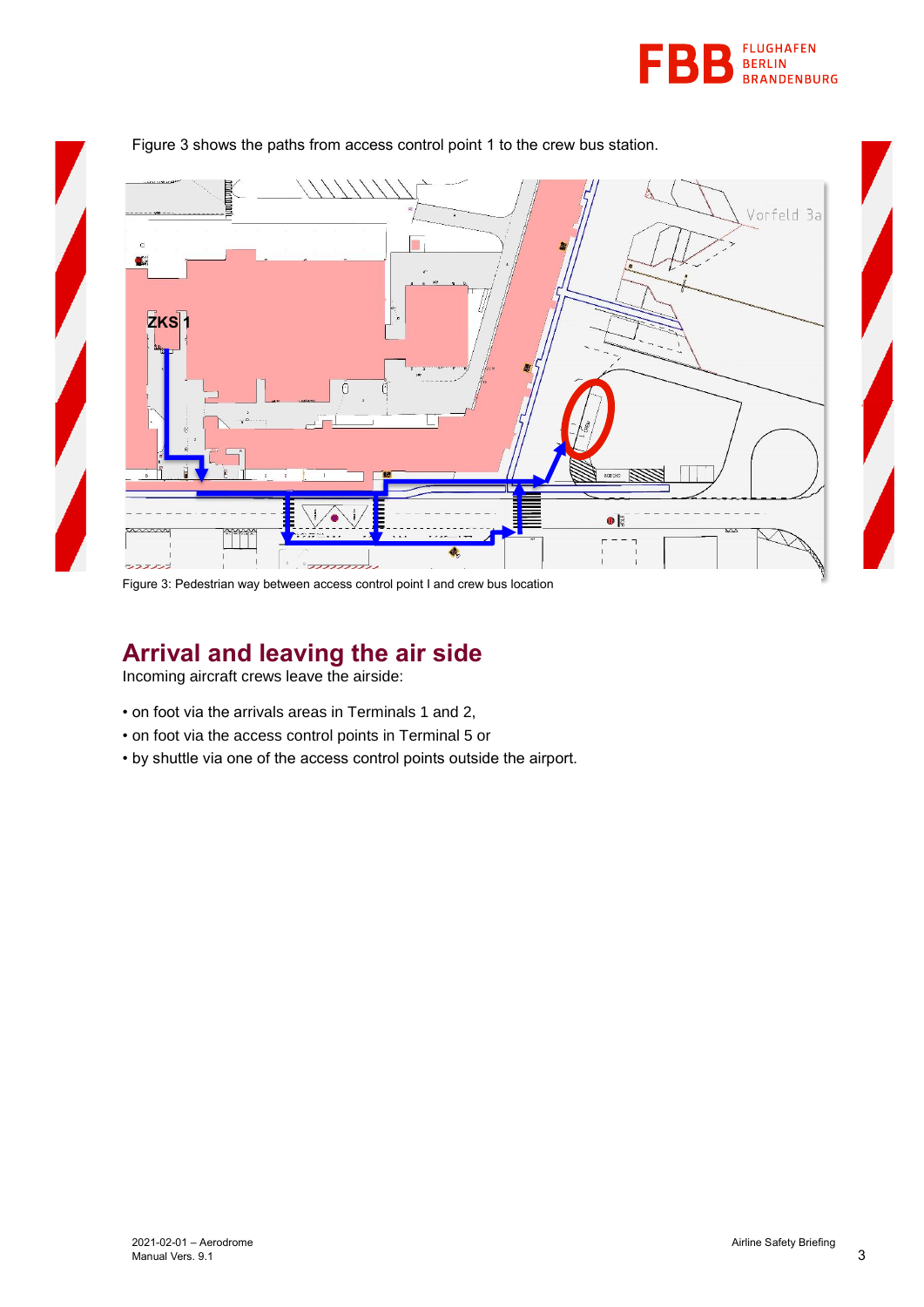

# **Flight Safety**

## **Marshalling instructions**

At Berlin Brandenburg Airport except Apron B and C, there is **no** visual docking guidance system on the parking positions.. The correct positioning of the aircraft on a stand is ensured by the **hand signals of the marshaller**, according to aerodrome manual EDDB.



Entering an aircraft stand **only** with marshaller instructions!

If no marshaller identified or if there is a problem with the visual docking guidance System (e.g. **E-STOP**), contact **APRON CONTROL** and stop the aircraft immediately!

## **Visual Docking Guidance System – VDGS**

On apron B and C, the VDGS guide the taxiing aircraft on the taxi-in line and gives the stop signal when it reaches the stop position at the aircraft parking space.

**Display after landing and before the aircraft taxiing to the parking position:**



**In addition, the underfloor lighting (orange) is activated for the taxi-in line on stand.** $\triangleright$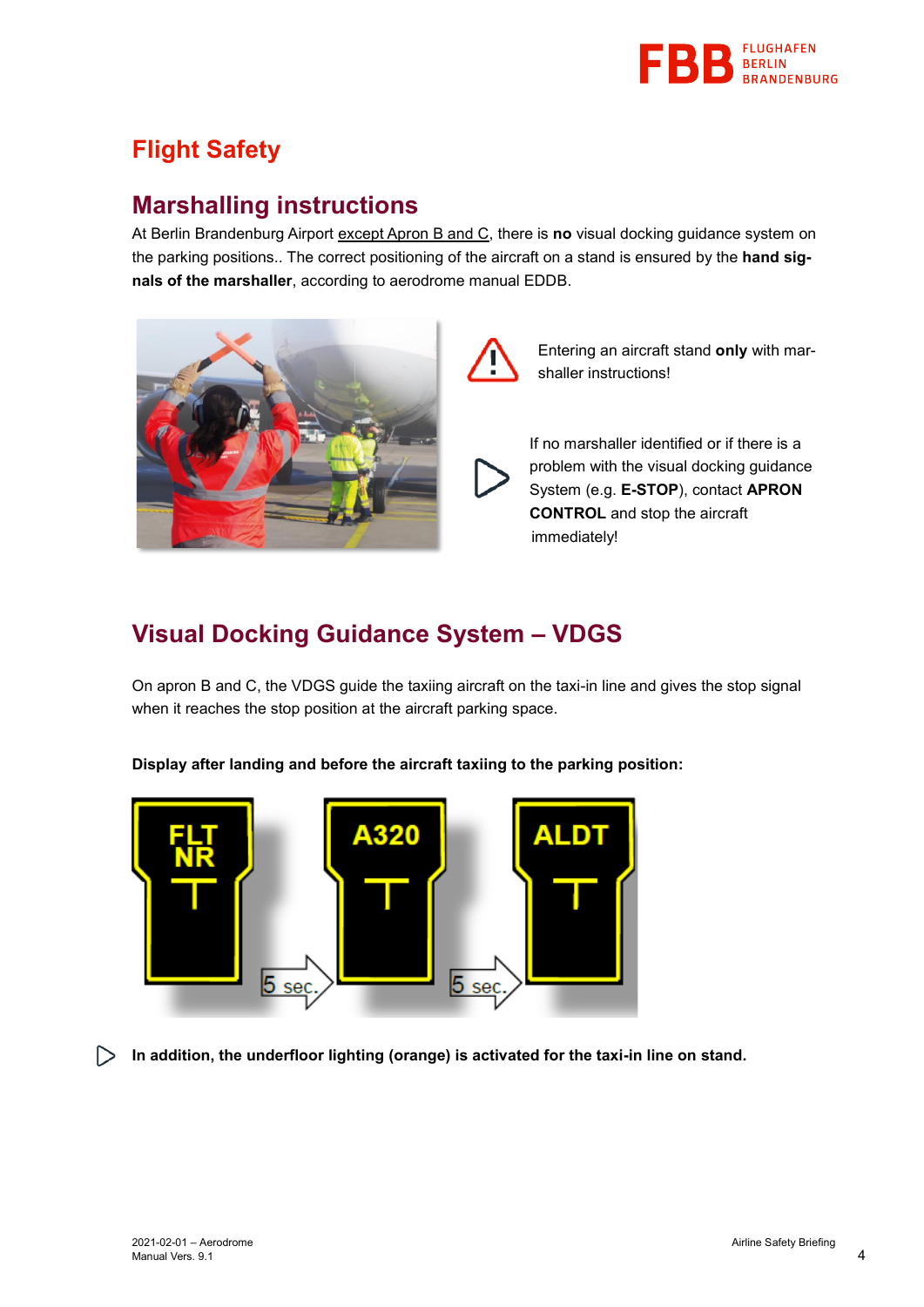

**Display during taxi on stand:**



**Display while overrun stop position: Emergency - Stop**





**Instructions of a Marshaller have always to be followed regardless of the VDGS system.**

## **Runway Ahead Marking**





Don`t cross the runway holding point without ATC clearance!

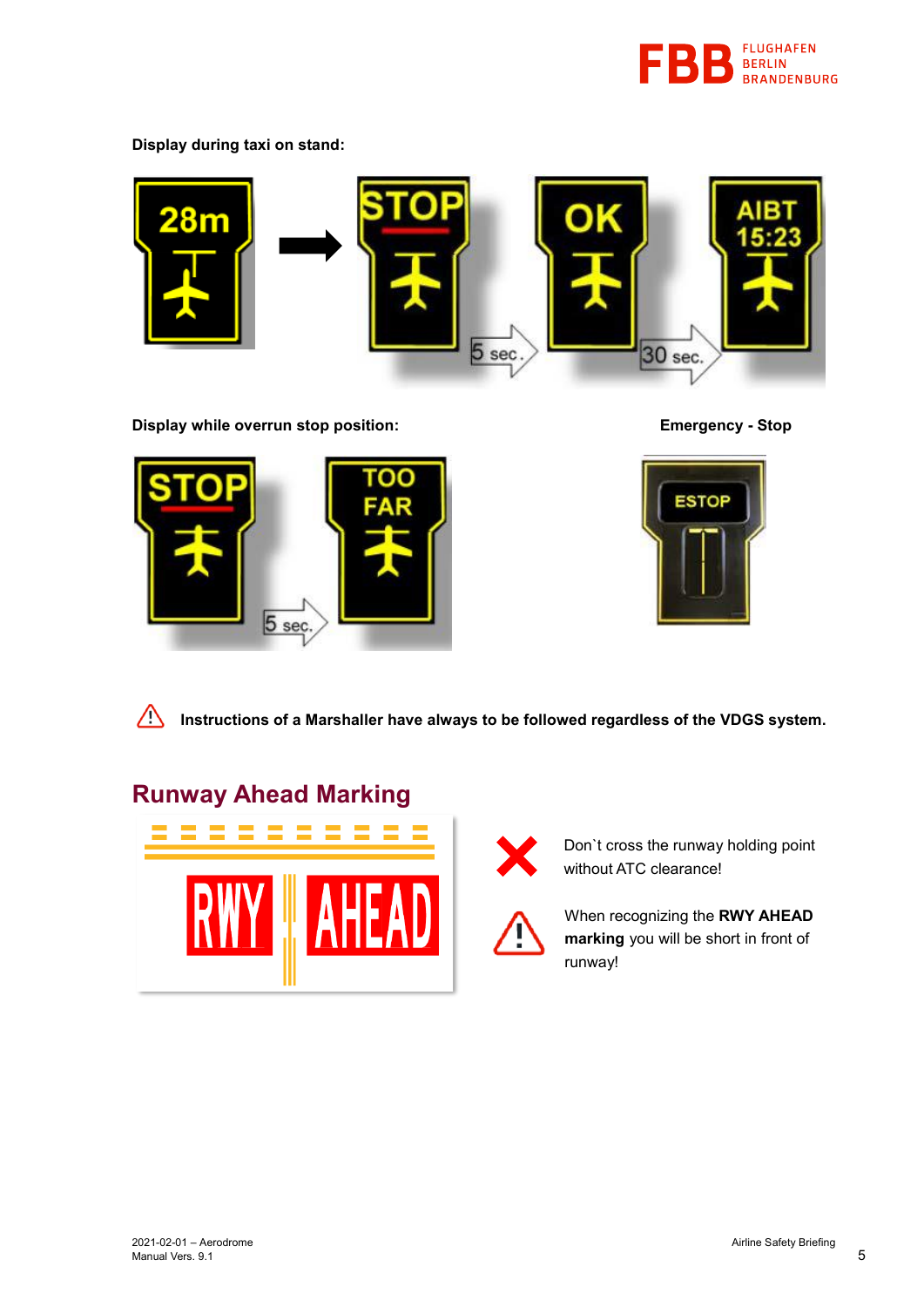

## **Virtual court**

 $\triangleright$ 

The virtual court is the crossing of the northern service road between Apron B and D (Figure 4).

 $\triangleright$ Taxiway traffic can be controlled by stop bars. The virtual court can only be crossed via taxiway VC.

There is no yellow taxiway guidance line from taxiway VC to the positions on apron B and D.





Figure 4: Virtual court



Physical barriers (e.g. lamps and protective barriers) are possible during non-winter season. **Pay attention to the taxiing instructions and use the current AIP maps!**



**Taxiing on Taxiway VC between Entry North and Entry South, expect a swing over instruction from Apron Control/ATC on any part of the apron. Caution no centerline from VC on to V1 or V2 at all parts available!**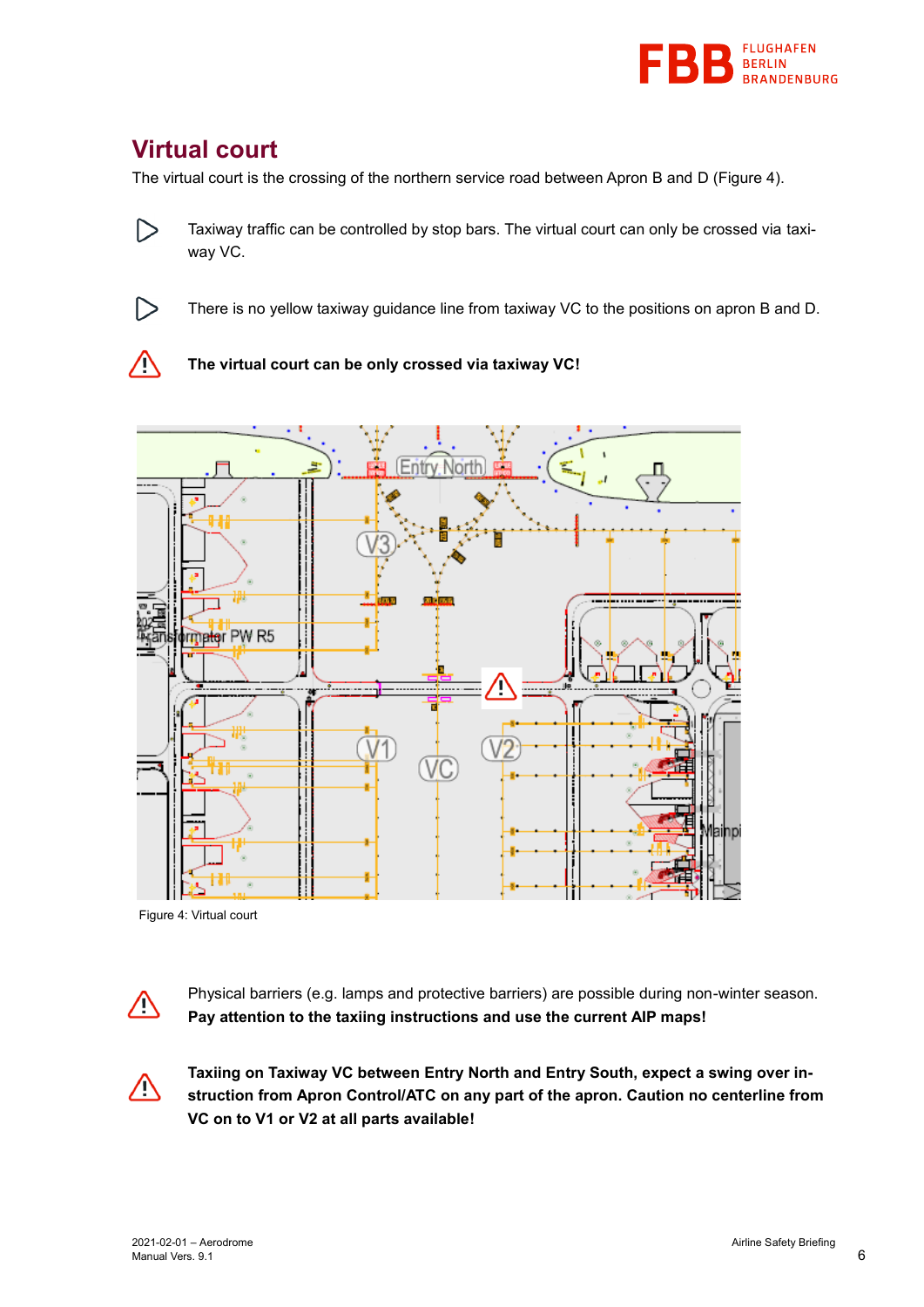

#### **Stopbars**

**Aircrafts and vehicles must not cross activated red stop bars or light signals under any circumstances, even if approval has been granted by the DFS.**

#### **Follow Me request**

**In case of problems or uncertainties, a Follow Me vehicle can be requested via the tower at any time.**



#### **Pushback with push and pull procedure**

For pushback operations from positions B01 - B03 and D01 - D06, the push and pull procedure is used. After pushback, the aircraft has to be pulled forward to a certain point by the towing vehicle.

Λ

**No engine start-up without permition oft he ground staff – risk of accident!**

#### **Pushback operations near taxi lane N1**

If you are approved to taxi via taxi lane N1, it's possible that a push back vehicle is **temporary not fully behind the apron safety line** at adjacent stands 40, 41 or 42. In this case, the aircraft must be **stopped** until obstacle clearance is guaranteed.



Pay attention at all times to vehicles, objects or other obstacles that could penetrate temporary the wing tip clearance during standard operations. Figure 3 shows the location of the concerning **hotspot** on apron 3.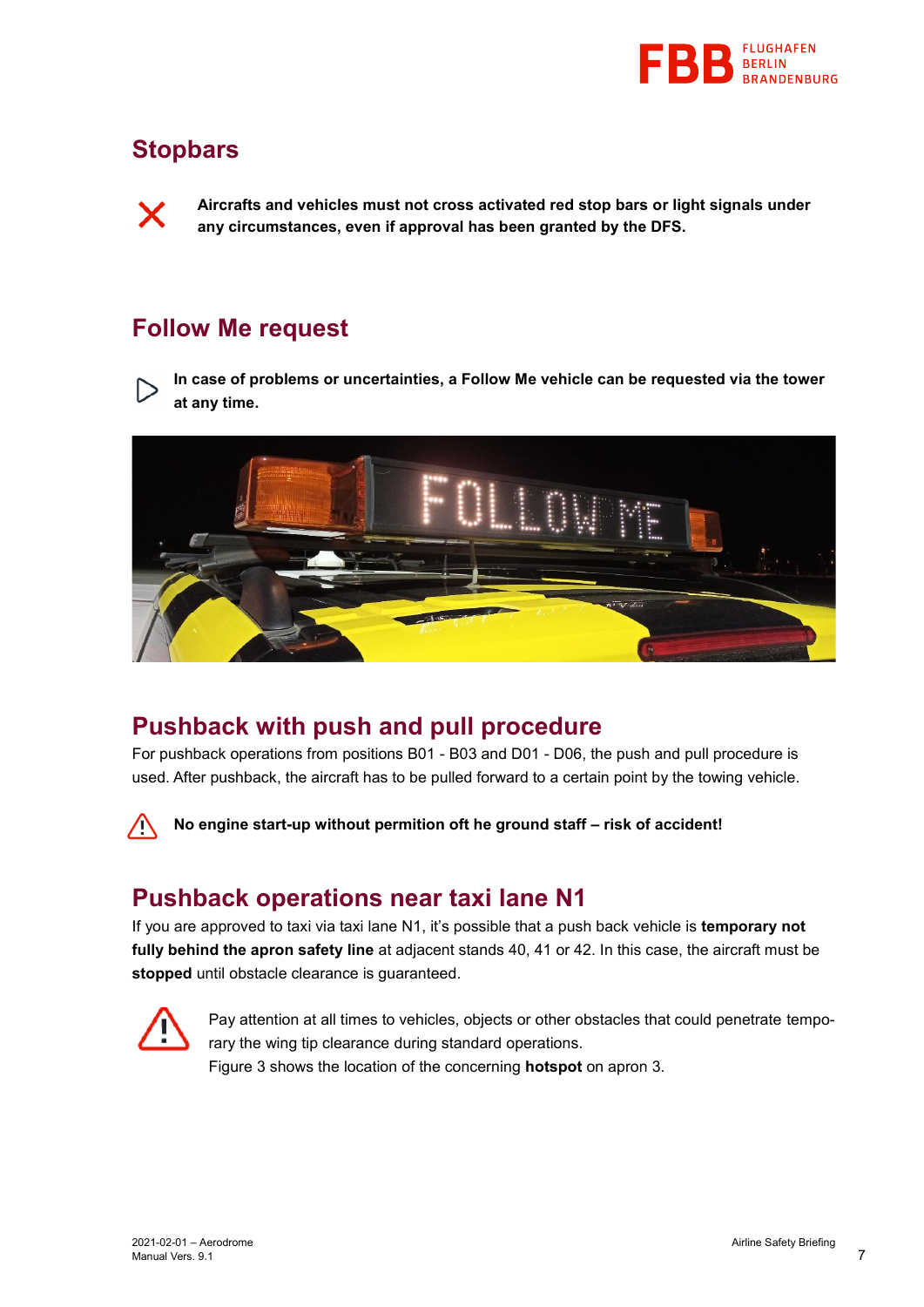



Figure 5: Possible Area of moving pushback vehicles

#### **Further Hotspots**

Further Hotspots of Berlin Brandenburg Airport can be found in the Aerodrome Chart at the **AIP** with registration **AD 2 EDDB 2-7**.

## **Emergency calls**

| Manager on Duty Airport authority: | +49 (0)30 6091 10110 |  |
|------------------------------------|----------------------|--|
| Fire brigade control center:       | +49 (0)30 6091 112   |  |
| Security control center:           | +49 (0)30 6091 110   |  |
| Technical control center:          | +49 (0)30 6091 10600 |  |

# **Frequencies**

EDDB Tower - N: **120.030 MHz** EDDB Tower - S: **118.805 MHz** EDDB Ground: **121.705 MHz und 129.505 MHz** EDDB Apron - N: **129.605 MHz** EDDB Apron – S: **121.855 MHz** Berlin Delivery: **121.605 MHz**

All valid frequencies are also available in the AIP chapter **EDDB AD 2.18 ATS communication facilities**.